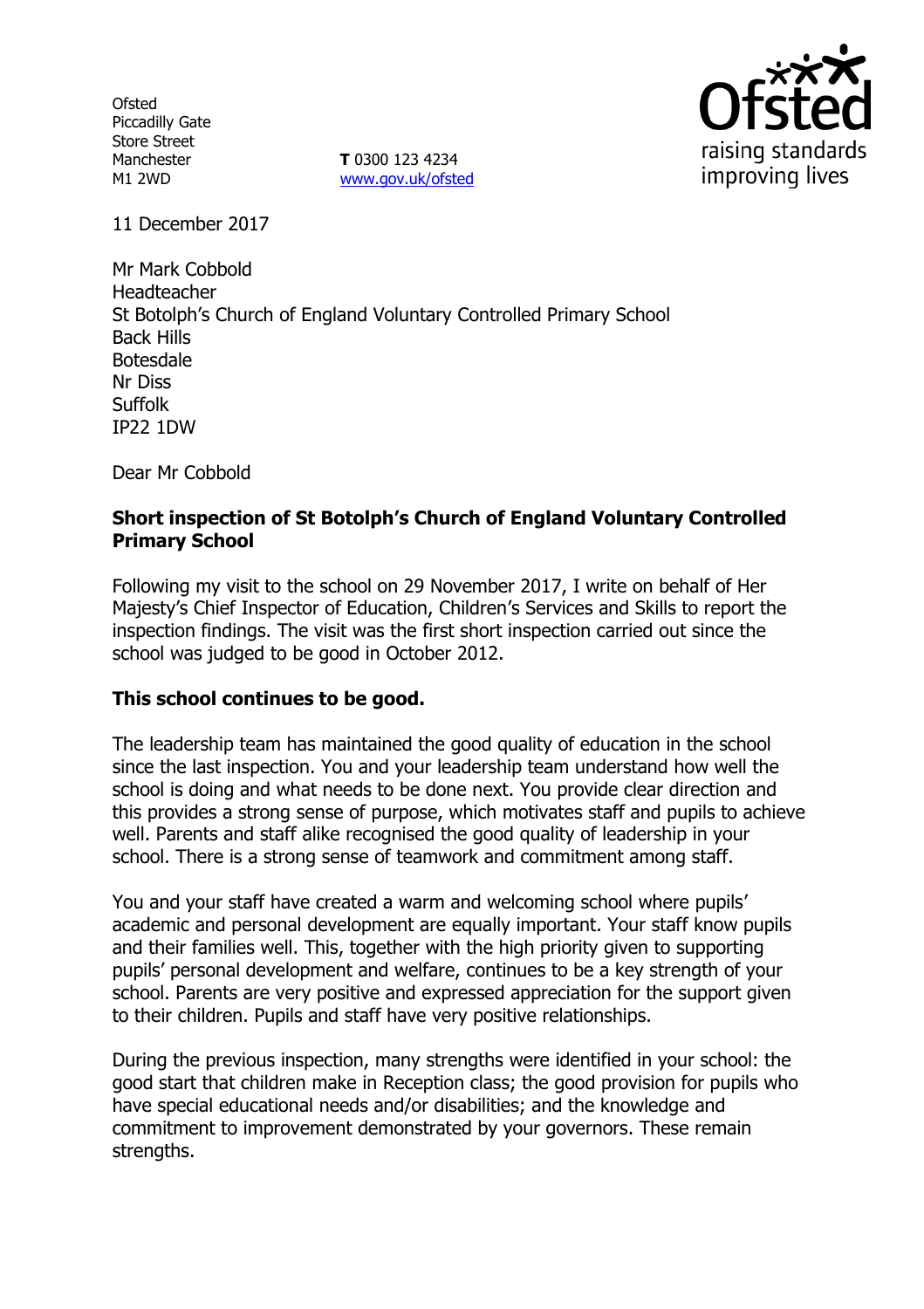

You continue to ensure that a topic-based curriculum, together with a range of high-quality enrichment experiences, keeps your pupils interested and motivated. For example, pupils are motivated by having a degree of choice over the wider projects they can take part in and their home learning.

Pupils have many opportunities to play musical instruments, and there is a popular school choir. The art work produced by pupils around the school is of particularly high quality. For example, pupils made artistic sculptures of polar bears during a topic on the Arctic and built Anglo-Saxon houses in the school grounds as part of a history project.

Close links with partner schools and the local secondary school enable some specialist work in foundation subjects and ensure that pupils are very well prepared for the next stage of their education.

Pupils have a good understanding of healthy lifestyles and are very keen to participate in the good range of sporting and physical activities available. Pupils participate in a range of sporting competitions and have achieved some significant successes. They undertake work for a number of charities and the school has an active link with a school in Kenya. Pupils are currently running daily to cover the distance of the journey there, thus raising money while increasing their fitness.

Pupils are polite and well mannered. Pupils are keen to contribute to their school, for example some talked about their responsibilities as sport leaders, digital leaders, buddies to younger pupils and library monitors. Pupils are articulate and express their views and opinions confidently. They listen well and respect other people's ideas. Their attitudes to learning are positive, as can be seen in their willingness to work together.

## **Safeguarding is effective.**

All safeguarding arrangements are fit for purpose. You ensure that all necessary checks are made on staff prior to taking up appointments. Records are complete and up to date. Staff and governors undertake regular and relevant training.

Any concerns about pupils are raised immediately. You hold regular meetings to share any concerns regarding pupils and this ensures that nothing is overlooked. Although rare, when there has been the need, staff have worked closely with other professionals, such as health and social services, to make sure that pupils are safe and well supported.

Pupils report feeling safe in your school. They have a good awareness of when they may be at risk in a range of situations and how to manage this effectively. Pupils relate this to when they are using the internet and know who to speak to if they are concerned. Parents are confident that their children are well looked after. Parents who responded to Ofsted's online questionnaire, Parent View, agreed that their children are safe at school.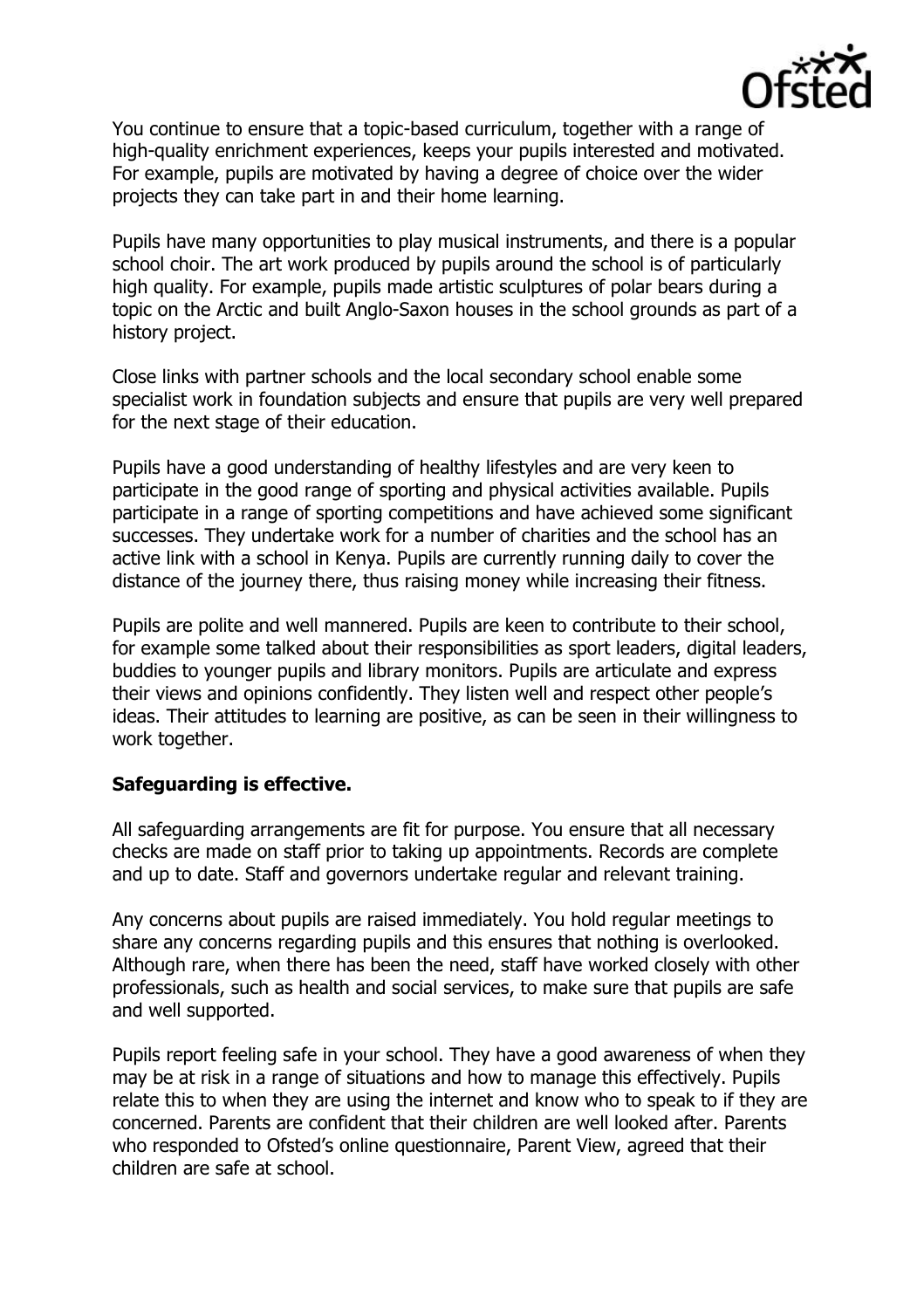

# **Inspection findings**

- $\blacksquare$  To ascertain whether the school remains good, my first line of enguiry was about the actions that school leaders are taking to ensure that pupils make good progress in writing between key stages 1 and 2. Although pupils in the school achieve as well as pupils nationally by the end of key stage 2, the progress they make from key stage 1 in writing is not as strong as in reading and mathematics. I investigated why the very good test results in grammar, spelling and punctuation were not leading such good outcomes in writing.
- Leaders recognise this and have worked hard to put in place a number of changes. A new approach to teaching writing has been successfully implemented in Years 5 and 6 and as a result pupils' work in these year groups is showing strong progress. This approach is now being rolled out into Years 3 and 4 and is encouraging pupils to focus on crafting good-quality writing. Teachers use materials which really interest the pupils as a starting point for their writing and this is helping them to write longer, more interesting pieces.
- Teachers demonstrate what a good piece of writing looks like and how writers select their words and compose their texts, which is helping pupils to understand how to write well themselves. This is now being very closely linked to applying pupils' strong grammar knowledge.
- Leaders have introduced a clear set of non-negotiable expectations for each year group which pupils are referred to regularly by their teachers and this is helping to ensure that pupils constantly move forward.
- In the early years and key stage 1, the school continues to offer lots of opportunities for pupils to develop their writing. Lower key stage 2 teachers are now working hard to ensure that pupils build on these early successes.
- Leaders have made good use of opportunities to work with partner schools to develop teachers' skills and to ensure that their assessments of writing are accurate. The school now has a trainee moderator among the staff who can share this expertise. Leaders and teachers regularly analyse school assessment information in order to provide tailored help for pupils.
- Senior and middle leaders regularly check pupils' books to ensure that the agreed non-negotiables are in place and that the school's feedback policy is being consistently applied. Other teachers also take part in this work to share good practice.
- During the inspection, I looked at pupils' writing with leaders and saw that it is progressing well as they move through the school. There is clear evidence of pupils improving their work as a result of feedback from their teachers and each other. The school's policy for feedback is being applied consistently to pupils' writing. Pupils are keen to improve their writing and present it well.
- In subjects other than English, pupils have some opportunities to write at length, however, this is not consistent in all subjects. Consequently, the benefits of reinforcing and practicing skills being learned in English are not maximised.
- **Pupils correct spellings when these are brought to their attention by teachers but** this is not consistent. Pupils do not always check their own writing and therefore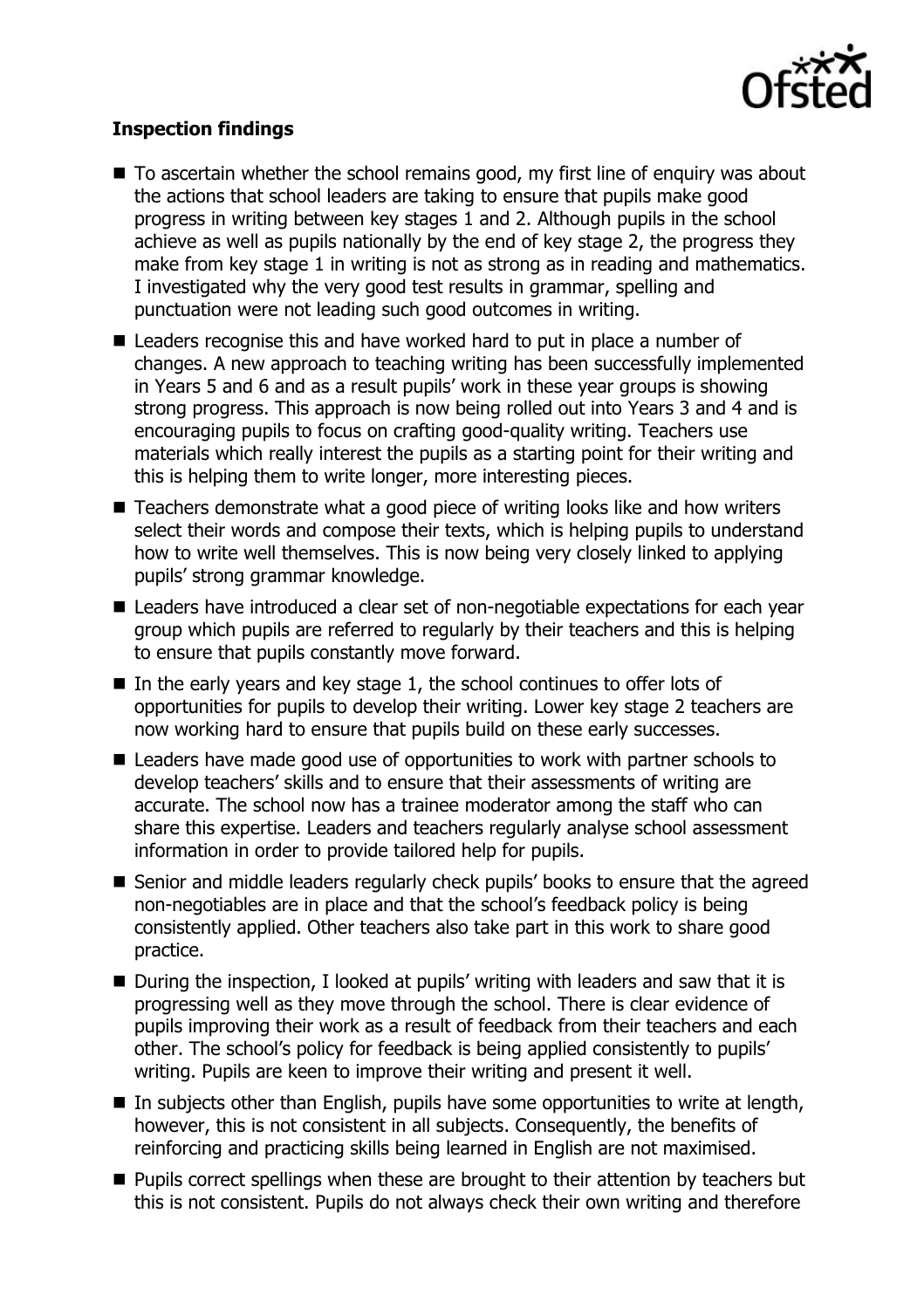

sometimes make careless or repeated errors.

- $\blacksquare$  My second line of enquiry was to ascertain if the teaching of phonics is good. I looked at this because the phonics screening check results for Year 1 in 2017 were lower than the national average.
- Leaders put significant staff training in place after the last inspection and this training has recently been refreshed. All teachers and teaching assistants are able to deliver the school's chosen phonics approach accurately and in a lively manner, so that pupils are engaged and make good progress.
- **Pupils' learning is checked by the phonics leader regularly and pupils are now** more finely grouped so that they are able to work at precisely the right level. The leader is able to adjust the composition of groups to respond quickly if children need extra help or challenge.
- My analysis of assessment information from 2017 shows clearly that despite low outcomes, year 1 pupils made good progress from their starting points. The school's assessment information shows that in Year 2 these pupils are making strong progress and catching up. Pupils are using their knowledge of patterns of letters and sounds to make sense of their reading in class.
- $\blacksquare$  Finally, I looked at whether leaders in the school are doing all that they can to improve attendance for the small number of disadvantaged pupils who miss a significant amount of school time. I concluded that the school leaders are working hard to support this group.
- The school has very clear systems for monitoring and encouraging good attendance. Discussions with pupils confirm this. The pupils are motivated by the encouragements they receive and attendance is now in line with national averages.
- $\blacksquare$  I looked in detail at the specific circumstances of each of the pupils in this group and the actions taken by leaders to improve their attendance and I concluded that the school offers good support for these pupils and works well with their families.
- **Pupil premium funding for disadvantaged pupils is used where appropriate to** offer individual support, for example offering taxis to make difficult journeys more accessible.
- **For many of the pupils, health issues were the reason for lower attendance.**
- The school has used the local authority attendance services and legal options where appropriate.

## **Next steps for the school**

Leaders and those responsible for governance should ensure that they:

- $\blacksquare$  further improve progress in writing by:
	- embedding the chosen teaching methods in lower key stage 2
	- planning more systematically for the teaching and application of writing